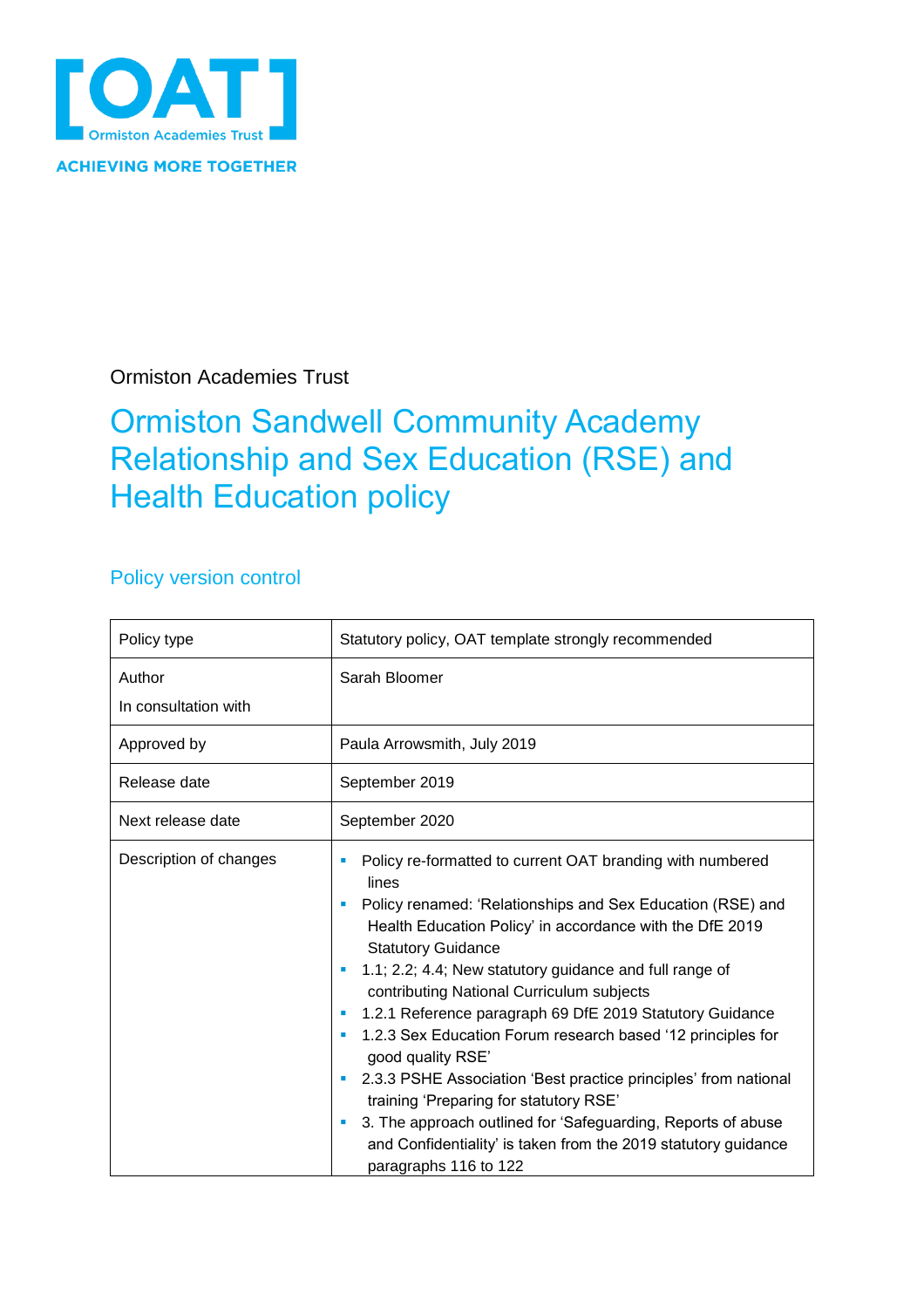

| 4.4. The approach outlined for 'Right to withdraw' is taken from<br>the 2019 statutory guidance paragraphs 45 to 50<br>5. The approach outlined for 'Equality' is taken from the 2019<br>statutory guidance paragraphs 27 to 32 |
|---------------------------------------------------------------------------------------------------------------------------------------------------------------------------------------------------------------------------------|
| 6. The approach outlined for 'Assessment' is taken from the<br>2019 statutory guidance paragraphs 123 to 125                                                                                                                    |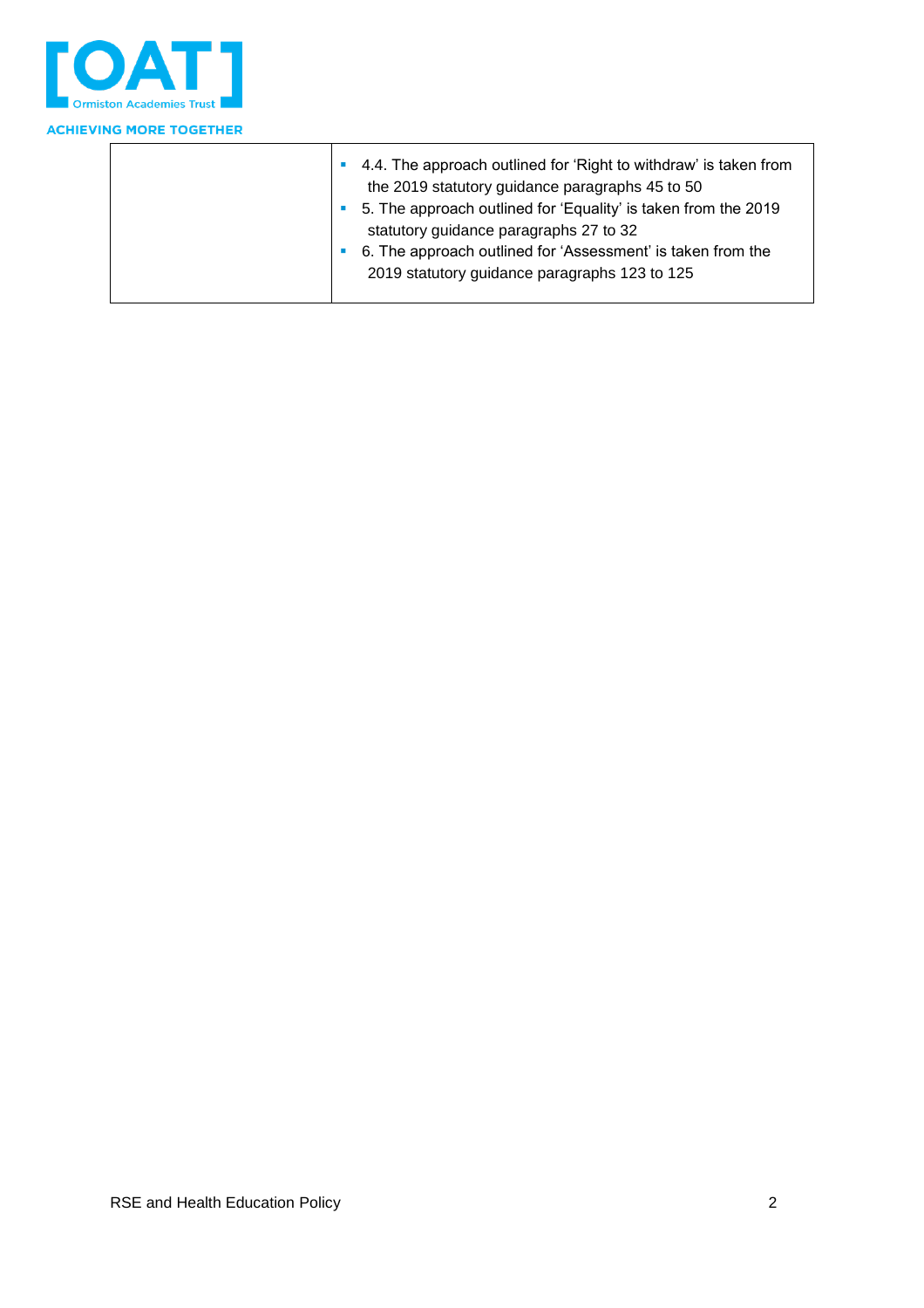

### **Contents**

| 1.      |  |
|---------|--|
| 1.1.    |  |
| 1.2.    |  |
| 1.2.1.  |  |
| 1.2.2.  |  |
| 1.2.3.  |  |
| 1.3.    |  |
| 1.4.    |  |
| 2.      |  |
| 2.1.    |  |
| 2.2.    |  |
|         |  |
| 2.2.1.  |  |
| 2.2.2.  |  |
| 2.2.3.  |  |
| 2.2.4.  |  |
| 2.2.5.  |  |
|         |  |
| 2.2.6.  |  |
| 2.2.7.  |  |
| 2.2.8.  |  |
| 2.2.9.  |  |
| 2.2.10. |  |
| 2.2.11. |  |
| 2.2.12. |  |
| 2.2.13. |  |
| 2.3.    |  |
| 3.      |  |
| 4.      |  |
| 5.      |  |
| 6.      |  |
|         |  |
|         |  |
|         |  |
|         |  |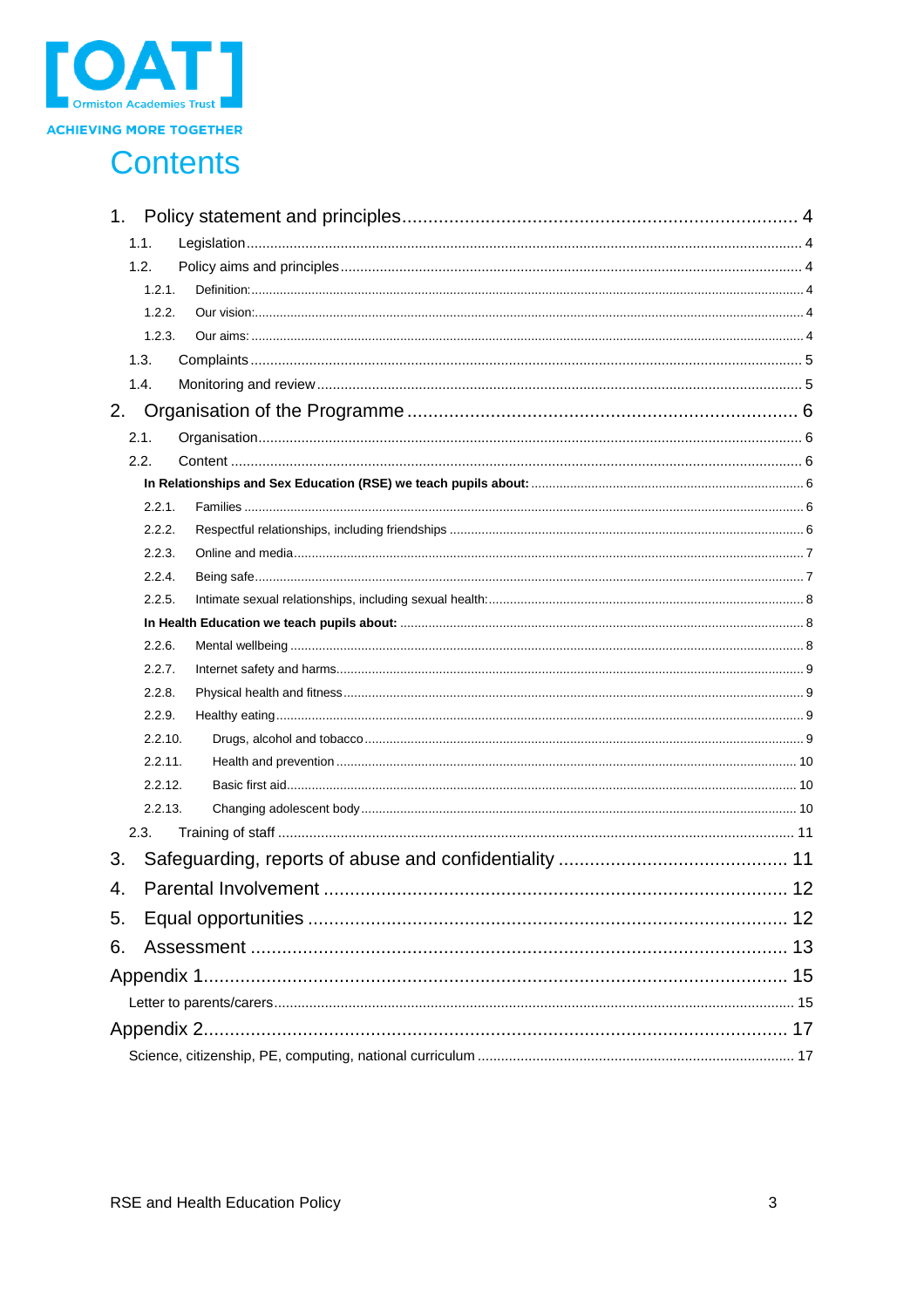

## <span id="page-3-0"></span>1. Policy statement and principles

#### <span id="page-3-1"></span>1.1. Legislation

This policy will be compliant with the following guidance:

- DfE 'Relationship Education, Relationships and Sex Education (RSE) and Health Education' Statutory guidance
- DfE 'Science, PE, Computing, Citizenship programmes of study: key stage 3'
- DfE 'Science, PE, Computing, Citizenship programmes of study: key stage 4'

#### <span id="page-3-2"></span>1.2. Policy aims and principles

#### <span id="page-3-3"></span>*1.2.1. Definition:*

Relationship and sex education (RSE) is defined as:

*A programme designed to give young people the information they need to help them develop healthy, nurturing relationships of all kinds, not just intimate relationships. It should enable them to know what a healthy relationship looks like and what makes a good friend, a good colleague and a successful marriage or other type of committed relationship. It should also cover contraception, developing intimate relationships and resisting pressure to have sex (and not applying pressure). It should teach what is acceptable and unacceptable behaviour in relationships. This will help pupils understand the positive effects that good relationships have on their mental wellbeing, identify when relationships are not right and understand how such situations can be managed.*

#### <span id="page-3-4"></span>*1.2.2. Our vision:*

*By the time they leave year 11 our pupils will be able to make informed decisions with regard to their own health (including sexual health) and personal well-being whilst having regard for the wellbeing and rights of others.*

#### <span id="page-3-5"></span>*1.2.3. Our aims:*

Our academy is committed to relationships and sex education which:

- 1.2.3.1. Is an identifiable part of our personal, social, health and economic (PSHE) education curriculum, which has planned, timetabled lessons across all the Key Stages
- 1.2.3.2. Is taught by staff regularly trained in RSE and PSHE (with expert visitors invited in to enhance and supplement the programme where appropriate)
- 1.2.3.3. Works in partnership with parents and carers, informing them about what their children will be learning and about how they can contribute at home
- 1.2.3.4. Delivers lessons where pupils feel safe and encourages participation by using a variety of teaching approaches with opportunities to develop critical thinking and relationship skills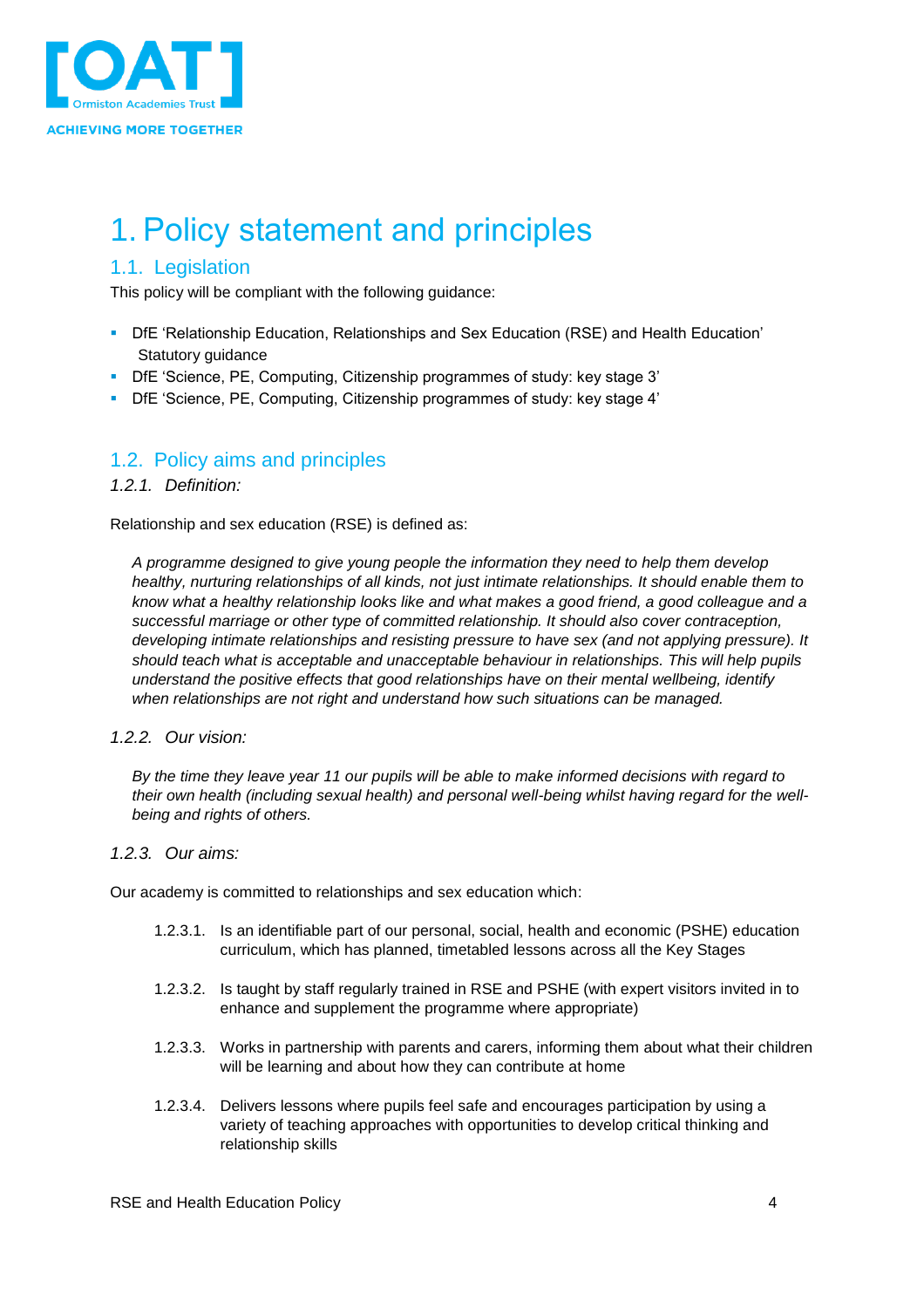

- 1.2.3.5. Is based on reliable sources of information, including about the law and legal rights, and distinguishes between fact and opinion
- 1.2.3.6. Promotes safe, equal, caring and enjoyable relationships and discusses real-life issues appropriate to the age and stage of pupils, including friendships, families, consent, relationship abuse, sexual exploitation and safe relationships online
- 1.2.3.7. Gives a positive view of human sexuality, with honest and medically accurate information, so that pupils can learn about their bodies and sexual and reproductive health in ways that are appropriate to their age and maturity
- 1.2.3.8. Gives pupils opportunities to reflect on values and influences (such as from peers, media, faith and culture) that may shape their attitudes to relationships and sex, and nurtures respect for different views
- 1.2.3.9. Includes learning about how to get help and treatment from sources such as the school nurse and other health and advice services, including reliable information online
- 1.2.3.10. Fosters gender equality and LGBTQ+ (lesbian, gay, bisexual, trans, questioning) equality and challenges all forms of discrimination in RSE lessons and in every-day school life
- 1.2.3.11. Meets the needs of all pupils with their diverse experiences including those with special educational needs and disabilities
- 1.2.3.12. Seeks pupils' views about RSE so that teaching can be made relevant to their real lives and assessed and adapted as their needs change
- 1.2.3.13. This policy is consistent with all other policies adopted by OAT / the academy and is written in line with current legislation and guidance.

#### <span id="page-4-0"></span>1.3. Complaints

- 1.3.1. All complaints are dealt with under the OAT Complaints Policy.
- 1.3.2. Complaints should be made in writing and will follow the OAT complaint procedures and set timescales. The handling of complaints may be delegated to an appropriate person.

#### <span id="page-4-1"></span>1.4. Monitoring and review

- 1.4.1. This policy will be reviewed annually or in the following circumstances:
- changes in legislation and / or government guidance
- **as a result of any other significant change or event**
- in the event that the policy is determined not to be effective
- 1.4.2. This policy will be reviewed by the principal in conjunction with the PSHE coordinator on an annual basis. Any changes needed to the policy, including changes to the programme, will be implemented by the principal.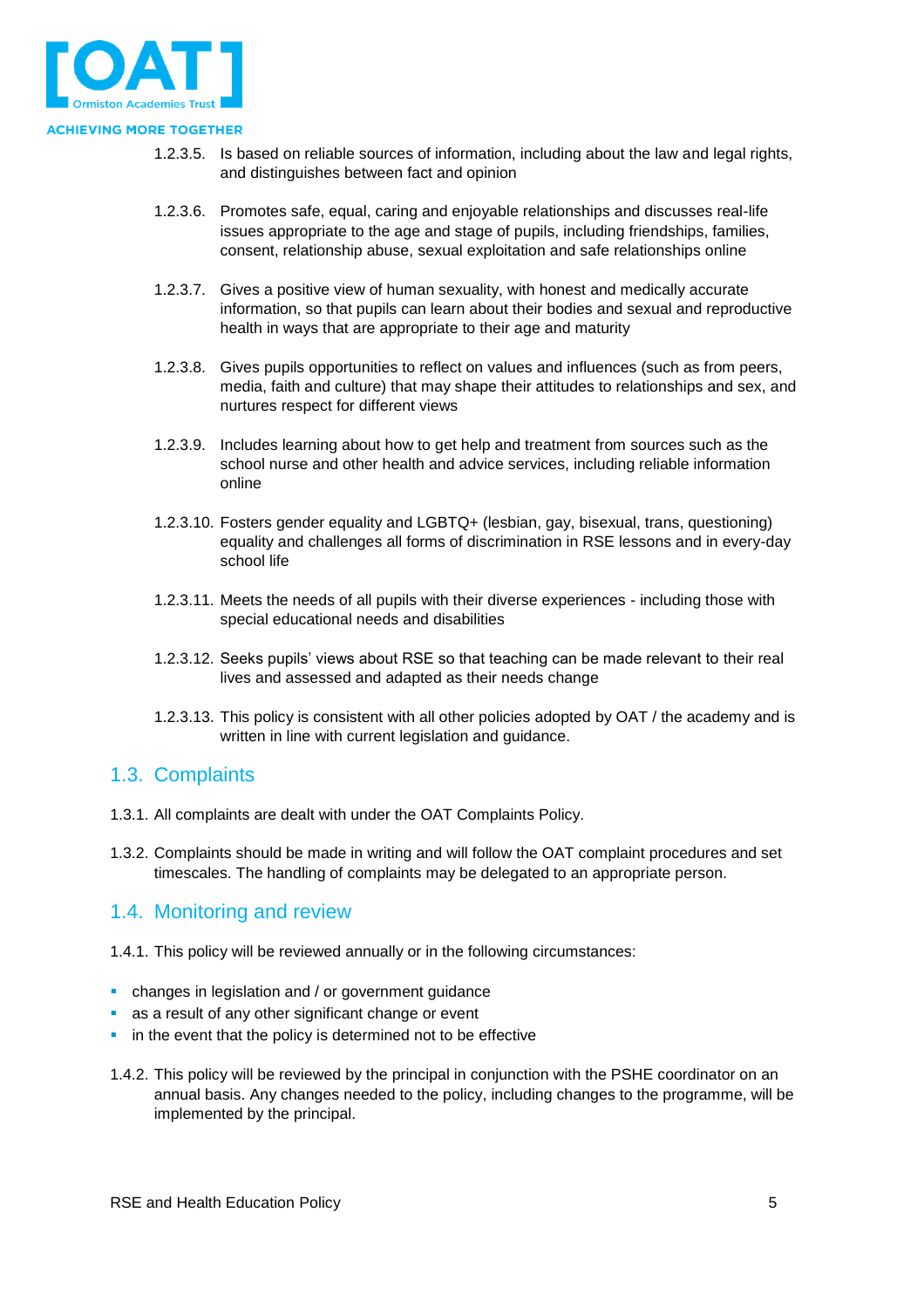

1.4.3. Any changes to the policy will be clearly communicated to all members of staff involved in the Relationships and Sex Education (RSE) and Health Education programme.

### <span id="page-5-0"></span>2. Organisation of the Programme

#### <span id="page-5-1"></span>2.1. Organisation

- 2.1.1. RSE and Health education are coordinated by the PSHE Co-ordinator who is responsible for the overall planning, implementation and review of the programme.
- 2.1.2. RSE and Health education will be conducted in accordance with legislation and DfE statutory guidance2 and will be monitored and reviewed on an annual basis.
- 2.1.3. The majority of the programme will be delivered by tutors through PSHE and be supported by the delivery of the national curriculum in citizenship, science, physical education and computing2. Pupils can be taught in mixed ability, mixed gender or single sex groupings. There will be additional expert input from external agencies.

#### <span id="page-5-2"></span>2.2. Content

#### <span id="page-5-3"></span>*In Relationships and Sex Education (RSE) we teach pupils about:*

#### <span id="page-5-4"></span>*2.2.1.Families*

Pupils should know:

- 2.2.1.1. that there are different types of committed, stable relationships.
- 2.2.1.2. how these relationships might contribute to human happiness and their importance for bringing up children.
- 2.2.1.3. what marriage is, including their legal status e.g. that marriage carries legal rights and protections not available to couples who are cohabiting or who have married, for example, in an unregistered religious ceremony.
- 2.2.1.4. why marriage is an important relationship choice for many couples and why it must be freely entered into.
- 2.2.1.5. the characteristics and legal status of other types of long-term relationships.
- 2.2.1.6. the roles and responsibilities of parents with respect to raising of children, including the characteristics of successful parenting.
- 2.2.1.7. how to: determine whether other children, adults or sources of information are trustworthy: judge when a family, friend, intimate or other relationship is unsafe (and to recognise this in others' relationships); and, how to seek help or advice, including reporting concerns about others, if needed.

#### <span id="page-5-5"></span>*2.2.2.Respectful relationships, including friendships*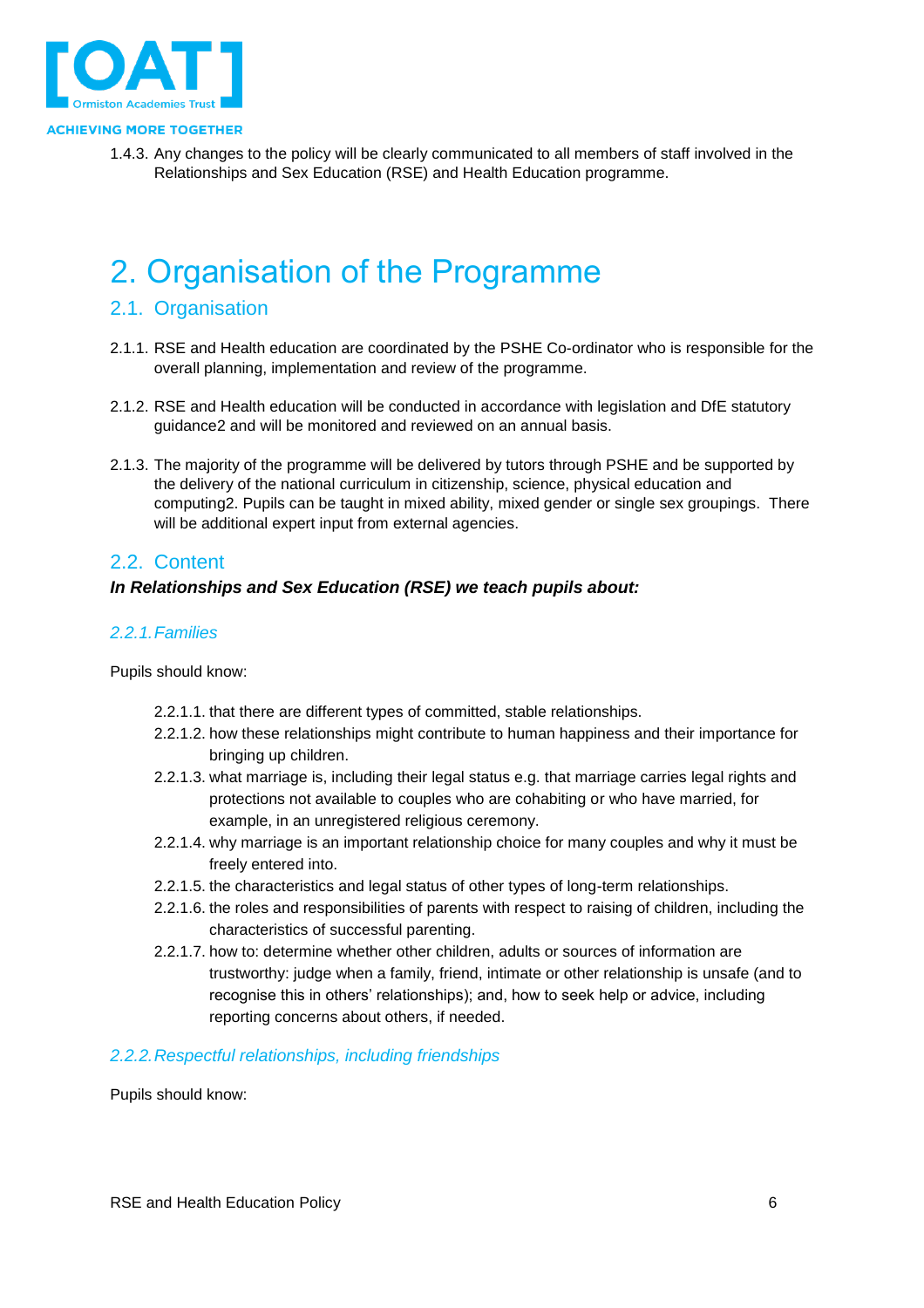

- 2.2.2.1. the characteristics of positive and healthy friendships (in all contexts, including online) including: trust, respect, honesty, kindness, generosity, boundaries, privacy, consent and the management of conflict, reconciliation and ending relationships. This includes different (non-sexual) types of relationship.
- 2.2.2.2. practical steps they can take in a range of different contexts to improve or support respectful relationships.
- 2.2.2.3. how stereotypes, in particular stereotypes based on sex, gender, race, religion, sexual orientation or disability, can cause damage (e.g. how they might pressurize nonconsensual behaviour or encourage prejudice).
- 2.2.2.4. that in school and in wider society they can expect to be treated with respect by others, and that in turn they should show due respect to others, including people in positions of authority and due tolerance of other people's beliefs.
- 2.2.2.5. about different types of bullying (including cyberbullying), the impact of bullying, responsibilities of bystanders to report bullying and how and where to get help.
- 2.2.2.6. that some types of behaviour within relationships are criminal, including violent behaviour and coercive control.
- 2.2.2.7. what constitutes sexual harassment and sexual violence and why these are always unacceptable.
- 2.2.2.8. the legal rights and responsibilities regarding equality (particularly with reference to the protected characteristics as defined in the Equality Act 2010) and that everyone is unique and equal.

#### <span id="page-6-0"></span>*2.2.3.Online and media*

Pupils should know:

- 2.2.3.1. their rights, responsibilities and opportunities online, including that the same expectations of behaviour apply in all contexts, including online.
- 2.2.3.2. about online risks, including that any material someone provides to another has the potential to be shared online and the difficulty of removing potentially compromising material placed online.
- 2.2.3.3. not to provide material to others that they would not want shared further and not to share personal material which is sent to them.
- 2.2.3.4. what to do and where to get support to report material or manage issues online.
- 2.2.3.5. the impact of viewing harmful content.
- 2.2.3.6. that specifically sexually explicit material e.g. pornography presents a distorted picture of sexual behaviours, can damage the way people see themselves in relation to others and negatively affect how they behave towards sexual partners.
- 2.2.3.7. that sharing and viewing indecent images of children (including those created by children) is a criminal offence which carries severe penalties including jail.
- 2.2.3.8. how information and data is generated, collected, shared and used online.

#### <span id="page-6-1"></span>*2.2.4.Being safe*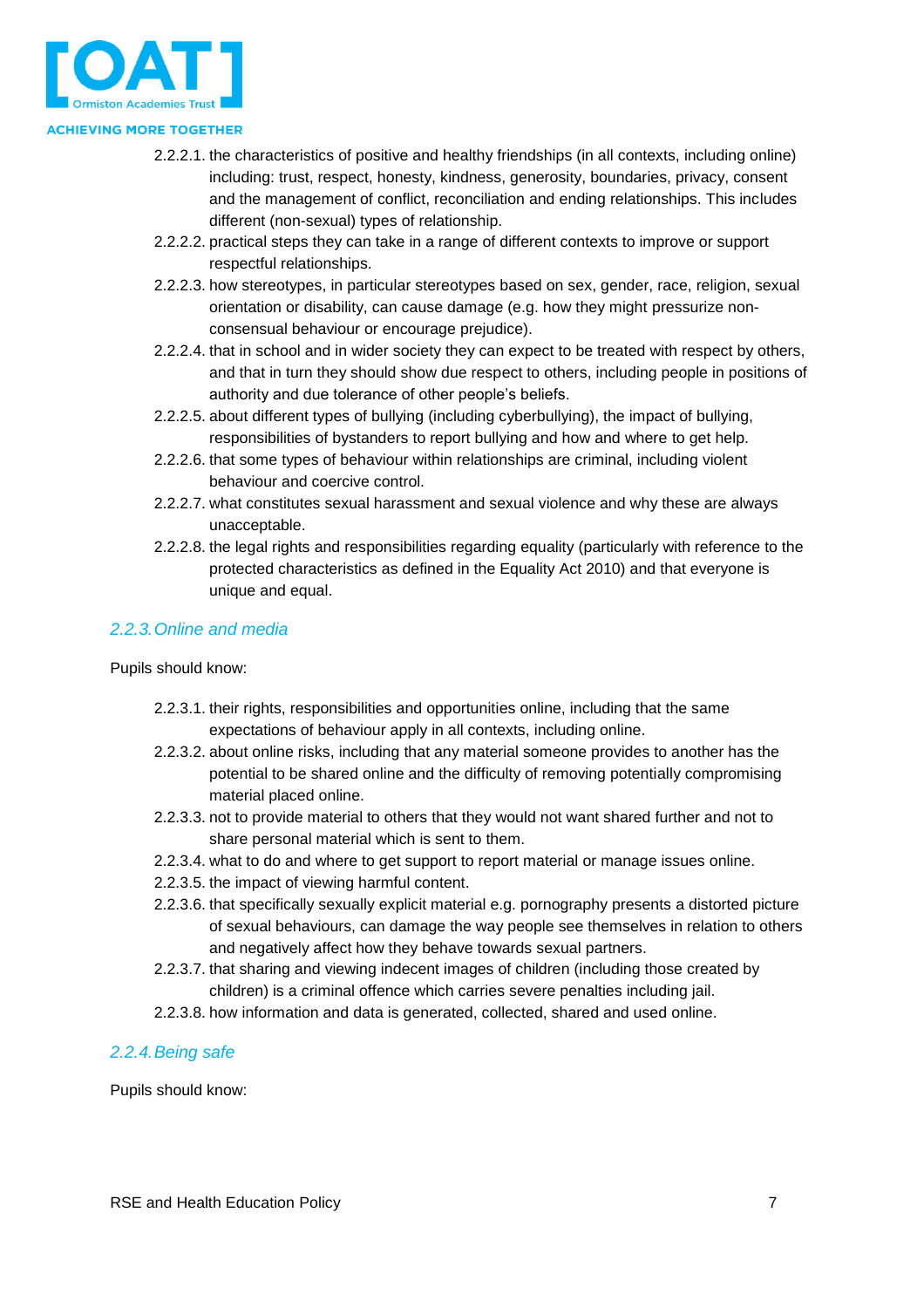

- 2.2.4.1. the concepts of, and laws relating to, sexual consent, sexual exploitation, abuse, grooming, coercion, harassment, rape, domestic abuse, forced marriage, honour-based violence and FGM, and how these can affect current and future relationships.
- 2.2.4.2. how people can actively communicate and recognise consent from others, including sexual consent, and how and when consent can be withdrawn (in all contexts, including online).

#### <span id="page-7-0"></span>*2.2.5.Intimate sexual relationships, including sexual health:*

Pupils should know:

- 2.2.5.1. how to recognise the characteristics and positive aspects of healthy one-to-one intimate relationships, which include mutual respect, consent, loyalty, trust, shared interests and outlook, sex and friendship.
- 2.2.5.2. that all aspects of health can be affected by choices they make in sex and relationships, positively or negatively, e.g. physical, emotional, mental, sexual and reproductive health and wellbeing.
- 2.2.5.3. the facts about reproductive health, including fertility and the potential impact of lifestyle on fertility for men and women.
- 2.2.5.4. that there are a range of strategies for identifying and managing sexual pressure, including understanding peer pressure, resisting pressure and not pressurising others.
- 2.2.5.5. that they have a choice to delay sex or to enjoy intimacy without sex.
- 2.2.5.6. the facts about the full range of contraceptive choices, efficacy and options available.
- 2.2.5.7. the facts around pregnancy including miscarriage.
- 2.2.5.8. that there are choices in relation to pregnancy (with medically and legally accurate, impartial information on all options, including keeping the baby, adoption, abortion and where to get further help).
- 2.2.5.9. how the different sexually transmitted infections (STIs), including HIV/AIDs, are transmitted, how risk can be reduced through safer sex (including through condom use) and the importance of and facts about testing.
- 2.2.5.10. about the prevalence of some STIs, the impact they can have on those who contract them and key facts about treatment.
- 2.2.5.11. how the use of alcohol and drugs can lead to risky sexual behaviour.
- 2.2.5.12. how to get further advice, including how and where to access confidential sexual and reproductive health advice and treatment.

#### <span id="page-7-1"></span>*In Health Education we teach pupils about:*

#### <span id="page-7-2"></span>*2.2.6.Mental wellbeing*

- 2.2.6.1. how to talk about their emotions accurately and sensitively, using appropriate vocabulary.
- 2.2.6.2. that happiness is linked to being connected to others.
- 2.2.6.3. how to recognise the early signs of mental wellbeing concerns.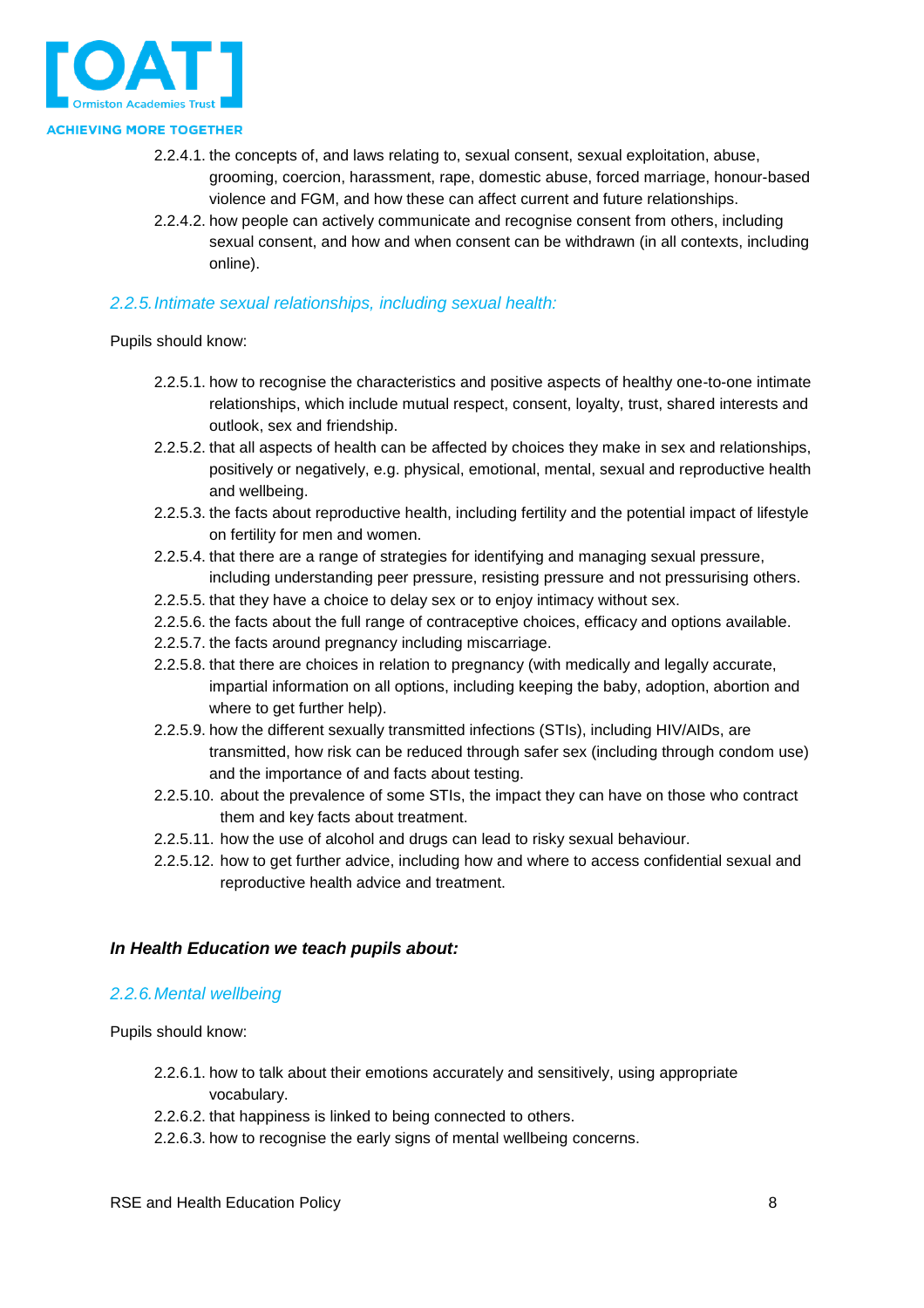

- 2.2.6.4. common types of mental ill health (e.g. anxiety and depression).
- 2.2.6.5. how to critically evaluate when something they do or are involved in has a positive or negative effect on their own or others' mental health.
- 2.2.6.6. the benefits and importance of physical exercise, time outdoors, community participation and voluntary and service-based activities on mental wellbeing and happiness.

#### <span id="page-8-0"></span>*2.2.7.Internet safety and harms*

Pupils should know:

- 2.2.7.1. the similarities and differences between the online world and the physical world, including: the impact of unhealthy or obsessive comparison with others online (including through setting unrealistic expectations for body image, how people may curate a specific image of their life online, over-reliance on online relationships including social media, the risks related to online gambling including the accumulation of debt, how advertising and
- 2.2.7.2. information is targeted at them and how to be a discerning consumer of information online.
- 2.2.7.3. how to identify harmful behaviours online (including bullying, abuse or harassment) and how to report, or find support, if they have been affected by those behaviours.

#### <span id="page-8-1"></span>*2.2.8.Physical health and fitness*

Pupils should know:

- 2.2.8.1. the positive associations between physical activity and promotion of mental wellbeing, including as an approach to combat stress.
- 2.2.8.2. the characteristics and evidence of what constitutes a healthy lifestyle, maintaining a healthy weight, including the links between an inactive lifestyle and ill health, including cancer and cardio-vascular ill-health.
- 2.2.8.3. about the science relating to blood, organ and stem cell donation.

#### <span id="page-8-2"></span>*2.2.9.Healthy eating*

Pupils should know:

2.2.9.1. how to maintain healthy eating and the links between a poor diet and health risks, including tooth decay and cancer.

#### <span id="page-8-3"></span>*2.2.10. Drugs, alcohol and tobacco*

- 2.2.10.1. the facts about legal and illegal drugs and their associated risks, including the link between drug use, and the associated risks, including the link to serious mental health conditions.
- 2.2.10.2. the law relating to the supply and possession of illegal substances.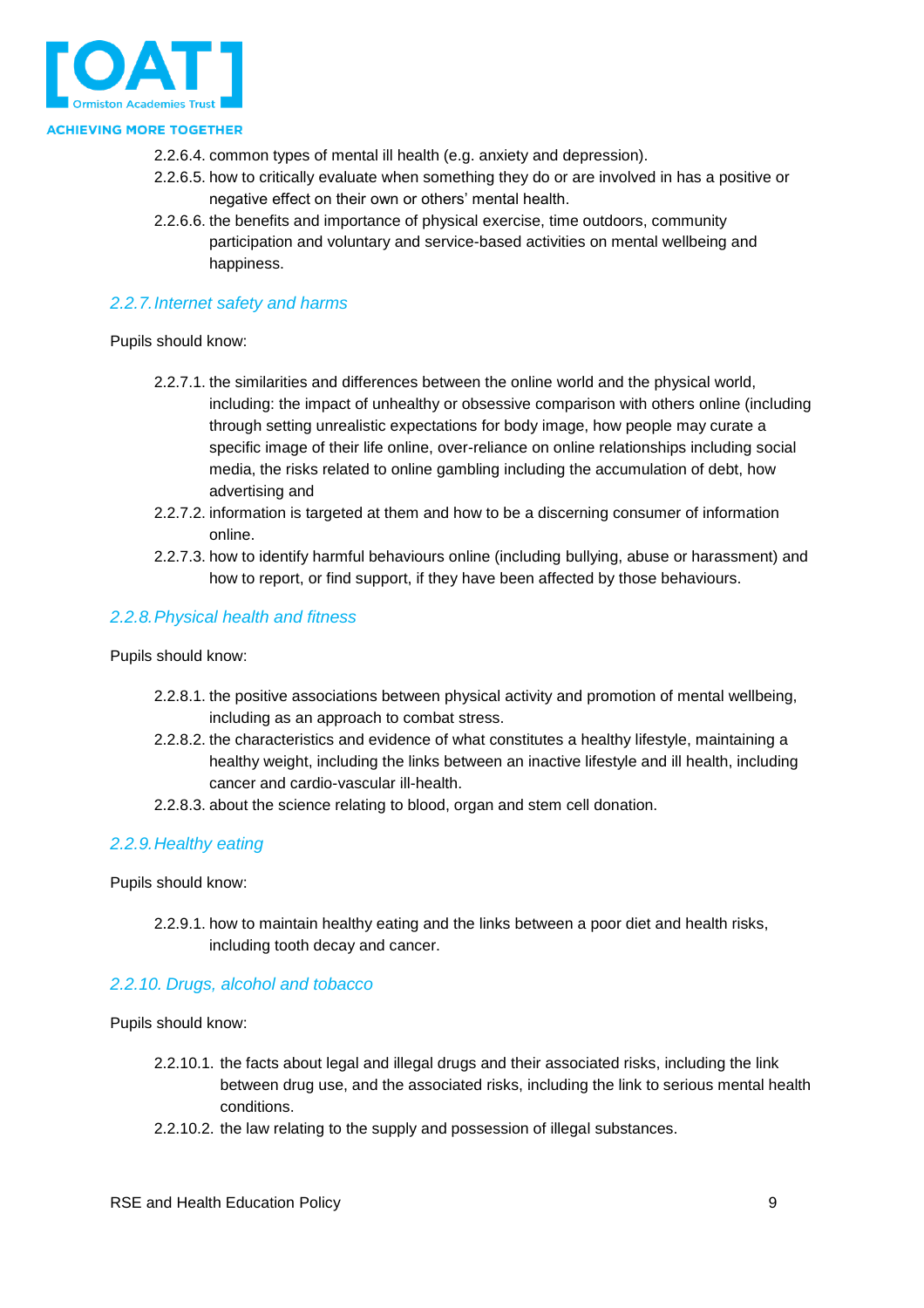

- 2.2.10.3. the physical and psychological risks associated with alcohol consumption and what constitutes low risk alcohol consumption in adulthood.
- 2.2.10.4. the physical and psychological consequences of addiction, including alcohol dependency.
- 2.2.10.5. awareness of the dangers of drugs which are prescribed but still present serious health risks.
- 2.2.10.6. the facts about the harms from smoking tobacco (particularly the link to lung cancer), the benefits of quitting and how to access support to do so.

#### <span id="page-9-0"></span>*2.2.11. Health and prevention*

Pupils should know:

- 2.2.11.1. about personal hygiene, germs including bacteria, viruses, how they are spread, treatment and prevention of infection, and about antibiotics.
- 2.2.11.2. about dental health and the benefits of good oral hygiene and dental flossing, including healthy eating and regular check-ups at the dentist.
- 2.2.11.3. (late secondary) the benefits of regular self-examination and screening.
- 2.2.11.4. the facts and science relating to immunisation and vaccination.
- 2.2.11.5. the importance of sufficient good quality sleep for good health and how a lack of sleep can affect weight, mood and ability to learn.

#### <span id="page-9-1"></span>*2.2.12. Basic first aid*

Pupils should know:

- 2.2.12.1. basic treatment for common injuries.
- 2.2.12.2. life-saving skills, including how to administer CPR
- 2.2.12.3. the purpose of defibrillators and when one might be needed.

#### <span id="page-9-2"></span>*2.2.13. Changing adolescent body*

- 2.2.13.1. key facts about puberty, the changing adolescent body and menstrual wellbeing.
- 2.2.13.2. the main changes which take place in males and females, and the implications for emotional and physical health.
- 2.2.14. External experts may be invited to assist from time to time with the delivery of the sex and relationship education programme, but will be expected to comply with the provisions of this policy.
- 2.2.15. Relationships and sex education and health education form part of the curriculum in every year group. Our programmes of study by year group / key stage are available to view on the academy website.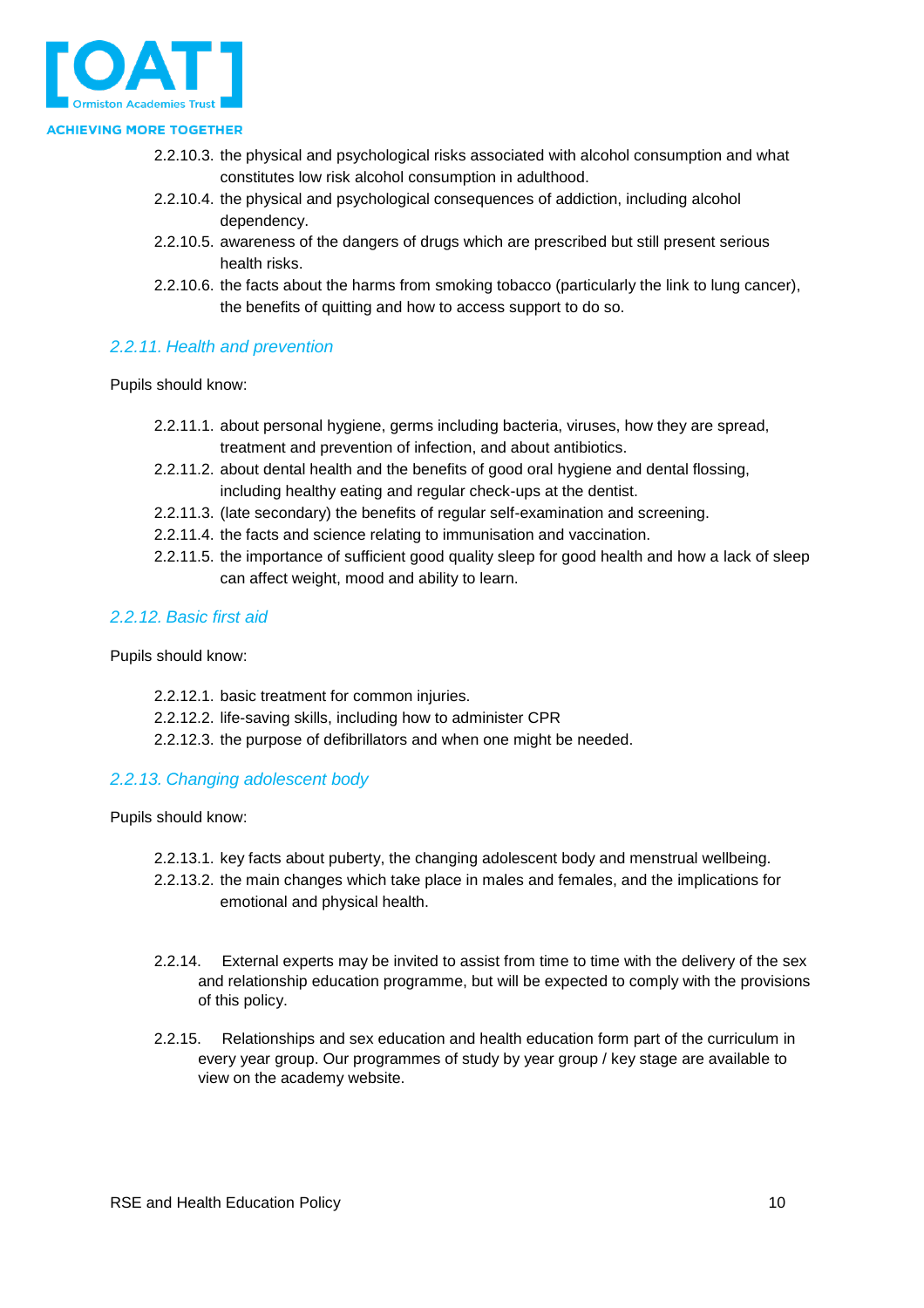

#### <span id="page-10-0"></span>2.3. Training of staff

- 2.3.1. All staff members at the academy will undergo training on a timely basis to ensure they are upto-date with the relationship and sex education and health education programme.
- 2.3.2. Training of staff will also be scheduled around any updated guidance on the programme and any new developments in content.
- 2.3.3. The academy will ensure that teachers receive training on the best practice principles as outlined by the PSHE Association on creating a safe learning environment. To include:
	- Setting ground rules
	- Distancing the learning
	- The safe handling of questions
	- **The protection of vulnerable learners**
	- Signposting for further help and support

### <span id="page-10-1"></span>3. Safeguarding, reports of abuse and confidentiality

- 3.1. At the heart of these subjects there is a focus on keeping children safe, we play an important role in preventative education. Keeping Children Safe in Education (KCSIE) sets out that all schools and colleges should ensure children are taught about safeguarding, including how to stay safe online, as part of providing a broad and balanced curriculum.
- 3.2. We follow good practice guidelines allowing children an open forum to discuss potentially sensitive issues. Such discussions can lead to increased safeguarding reports. Children will be made aware of how to raise their concerns or make a report and how any report will be handled. This process will include when they have a concern about a friend or peer.
- 3.3. All staff know what to do if a pupil tells them that they are being abused or neglected or are witnessing abuse. Staff know how to manage the requirement to maintain an appropriate level of confidentiality. This means only involving those who need to be involved, such as the Designated Safeguarding Lead (or deputy) and children's social care. Staff will never promise a child that they will not tell anyone about a report of abuse, as this may ultimately not be in the best interests of the child.
- 3.4. When we invite external agencies in to support delivery of these subjects, we will agree in advance of the session how a safeguarding report should be dealt with by the external visitor. We will ensure that children understand how confidentiality will be handled in a lesson and what might happen if they choose to make a report.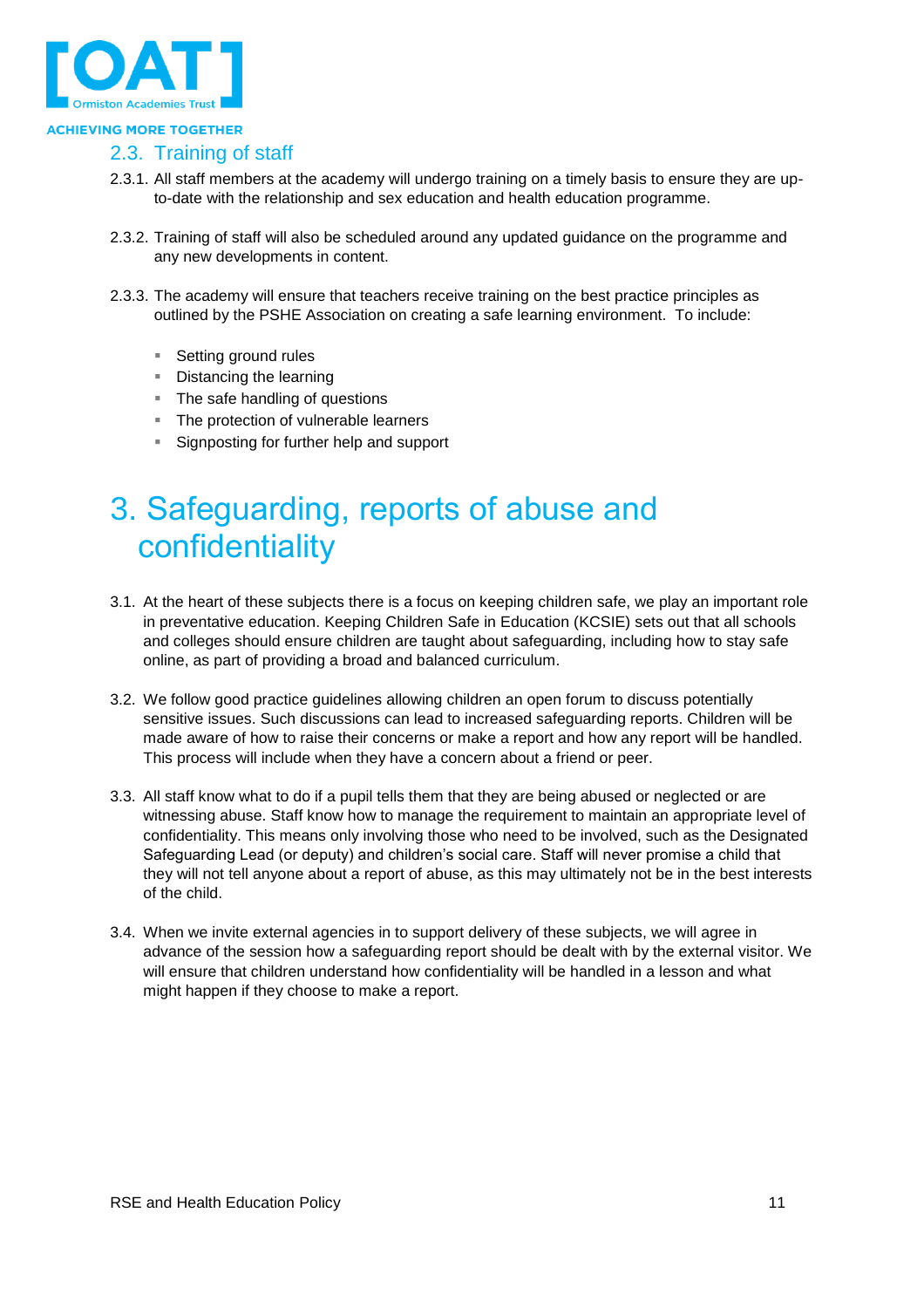

## <span id="page-11-0"></span>4. Parental Involvement

- 4.1. We understand that the teaching of some aspects of the programme may be of concern to parents/carers.
- 4.2. We will ensure that no teachers express their personal views or beliefs when delivering the programme.
- 4.3. Parents/carers will be regularly consulted on the content of the programme, through meetings or letters, and the programme will therefore be planned in conjunction with parents/carers.
- 4.4. We respect the legal right of parents/carers to withdraw their child from all or part of the RSE programme, except for those statutory parts included in the national curriculum for citizenship, P.E., Computing and Science<sup>2</sup>. If a parent wishes their child to be withdrawn from RSE lessons, they should put in writing which aspects of the programme they do not wish their child to participate in and send this to the academy addressed to the Associate Assistant Principal, Gaynor Garner.
- 4.5. Before granting any such request the Associate Assistant Principal will discuss the request with parents and, as appropriate, with the child to ensure that their wishes are understood and to clarify the nature and purpose of the curriculum. We will document this process to ensure a record is kept.
- 4.6. During this discussion the Associate Assistant Principal will discuss with parents the benefits of receiving this important education and any detrimental effects that withdrawal might have on the child. This could include any social and emotional effects of being excluded, as well as the likelihood of the child hearing their peers' version of what was said in the classes, rather than what was directly said by the teacher.
- 4.7. Once those discussions have taken place, except in exceptional circumstances, we will respect the parents' request to withdraw the child, up to and until three terms before the child turns 16. After that point, if the child wishes to receive sex education rather than be withdrawn, we will make arrangements to provide the child with sex education during one of those terms.
- 4.8. This process is the same for pupils with SEND. However, there may be exceptional circumstances where the Associate Assistant Principal may want to take a pupil's specific needs arising from their SEND into account when making this decision. Additional support may be offered to ensure the best learning outcomes where appropriate.
- 4.9. The academy always complies with the wishes of parents in this regard and will provide appropriate sources of information for parents who wish to withdraw their children. If a parent withdraws their child from topics that **are not included in the statutory National Curriculum**, after meeting with the academy to discuss their concerns, then the academy will make alternative arrangements for the pupil.
- 4.10. A list of the statutory topics included in the national curriculum at the different key stages, can be found in Appendix 2.

## <span id="page-11-1"></span>5. Equal opportunities

5.1. We understand and abide by The Equality Act 2010, and fully respect the rights of pupils and staff members.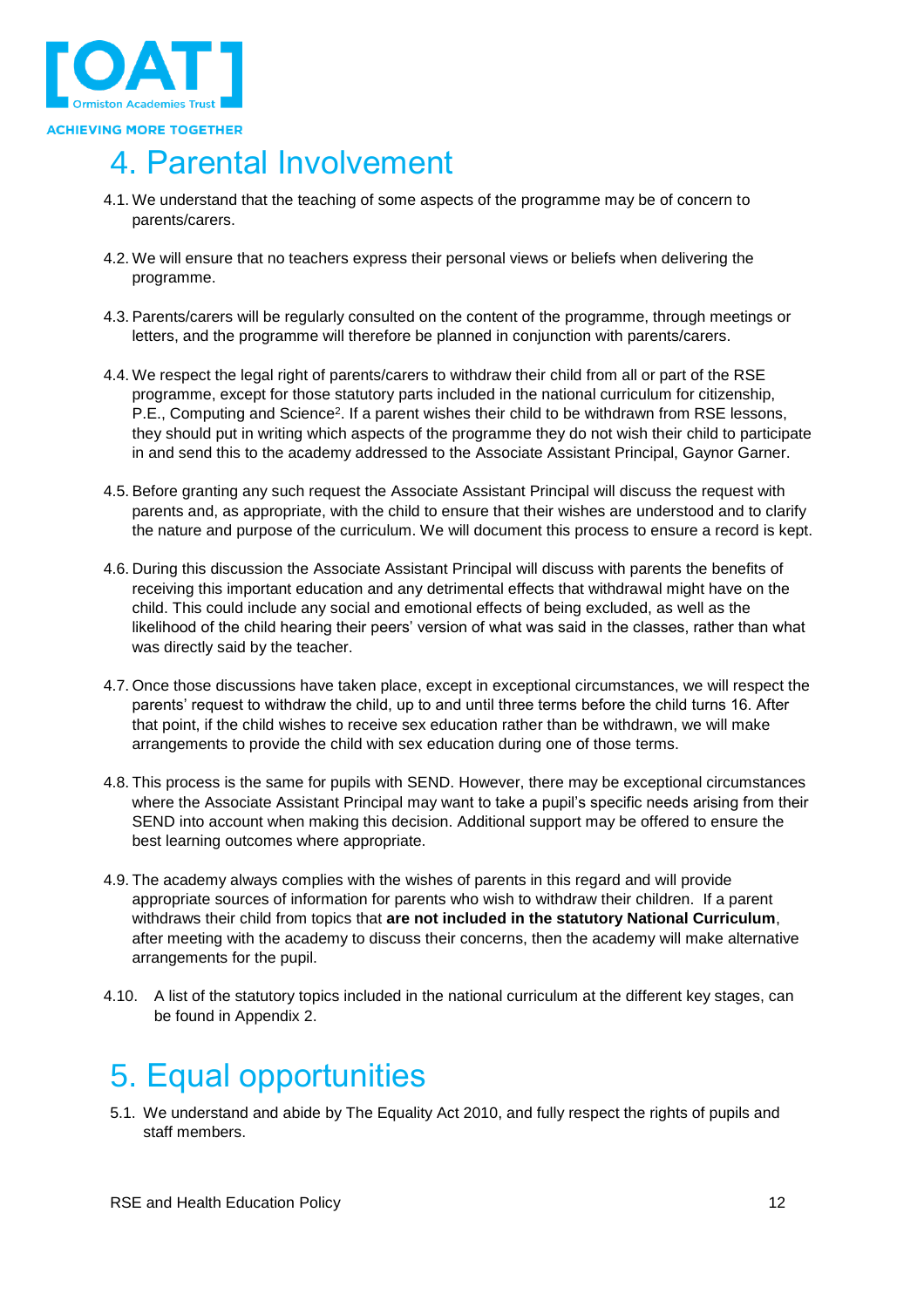

- 5.2. Under the provisions of the Equality Act, we will not unlawfully discriminate against pupils because of their age, sex, race, disability, religion or belief, gender reassignment, pregnancy or maternity, marriage or civil partnership, or sexual orientation (collectively known as the protected characteristics). We will also make reasonable adjustments to alleviate disadvantage and be mindful of the SEND Code of Practice when planning for these subjects.
- 5.3. We are dedicated to delivering the relationship and sex education (RSE) and health education programme with sensitivity and respect, avoiding any derogatory or prejudicial terms which may cause offence.
- 5.4. We will be alive to issues such as everyday sexism, misogyny, homophobia and gender stereotypes and take positive action to build a culture where these are not tolerated, and any occurrences are identified and tackled. We will model positive behaviours. Our pastoral and behaviour policies support all pupils.
- 5.5. Sexual violence and sexual harassment are not acceptable, will never be tolerated and are not an inevitable part of growing up. Any report of sexual violence or sexual harassment will be taken seriously. We will foster an understanding for all pupils of healthy relationships, acceptable behaviour and the right of everyone to equal treatment. This will help to ensure that pupils treat each other well and go on to be respectful and kind adults.
- 5.6. Any occurrence incidents contravening the Equality Act 2010 should be reported to a member of academy staff, who will then follow the appropriate Behaviour Policy when the pupil is on academy premises.
- 5.7. These incidents will be dealt with following the process in our Anti-Bullying Policy or the peer on peer abuse section of the Safeguarding Policy. The principal will decide whether it is appropriate to notify the police or an anti-social behaviour coordinator in their LA of the action taken against a pupil.

### <span id="page-12-0"></span>6.Assessment

- 6.1. We will have the same high expectations of the quality of pupils' work in these subjects as for other curriculum areas. A strong curriculum will build on the knowledge pupils have previously acquired, including in other subjects, with regular feedback provided on pupil progress.
- 6.2. Lessons will be planned to ensure that pupils of differing abilities, including the most able, are suitably challenged. Teaching will be assessed and assessments used to identify where pupils need extra support or intervention.
- 6.3. Whilst there is no formal examined assessment for these subjects, we will use 'I can…' selfassessment statements to enable pupils to assess their own progress and be able to articulate when they need extra support.
- 6.4. Tutors will use the following 'Behaviour for Learning' criteria to assess pupils' attitudes during PSHE lessons: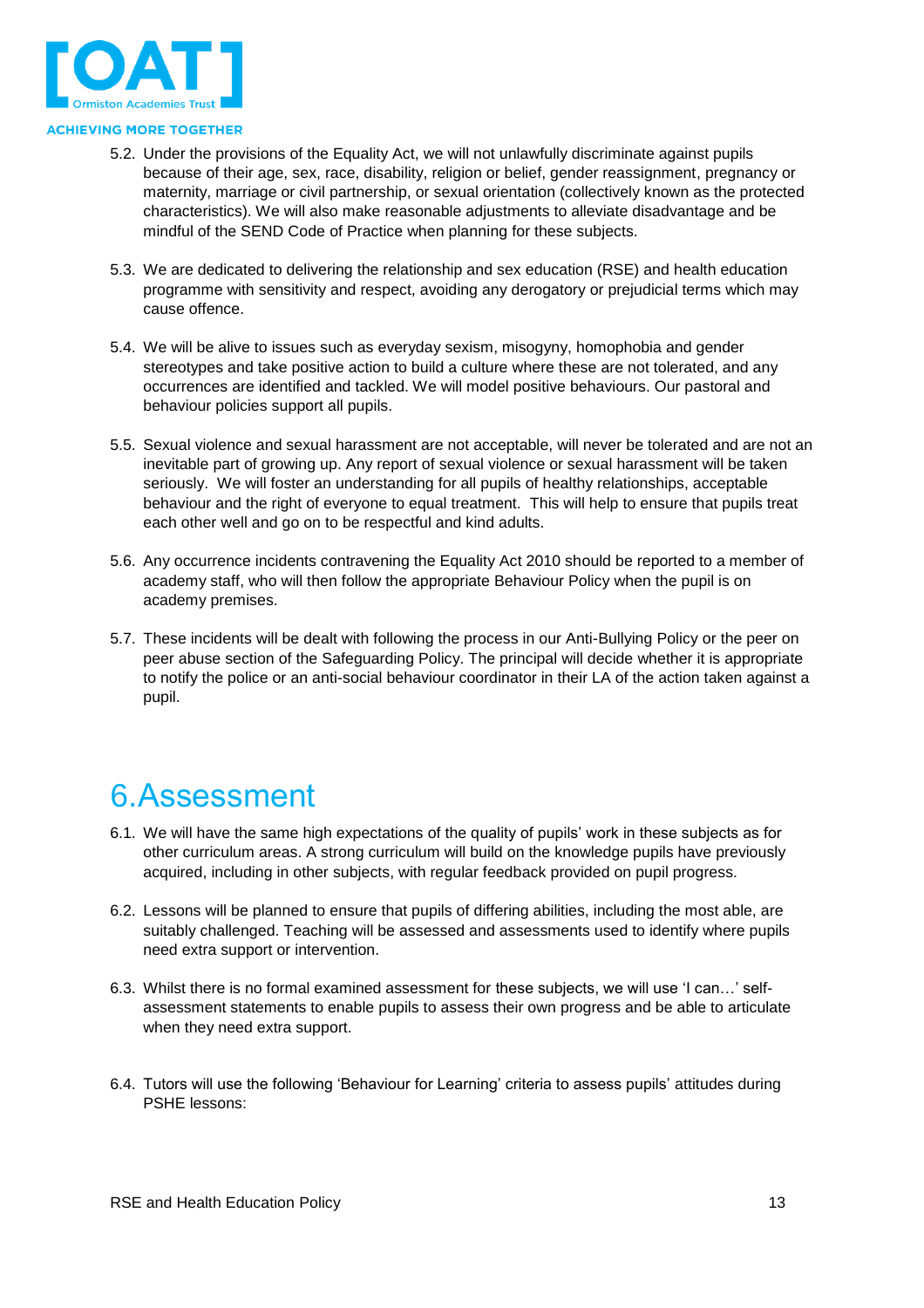

- 6.4.1. The pupil frequently makes a valuable contribution to PSHE lessons and is able to discuss challenging / sensitive topics with maturity, showing respect for the opinions of others
- 6.4.2. The pupil is attentive during PSHE lessons and willing to participate in class discussion of challenging / sensitive topics
- 6.4.3. The pupil's approach to PSHE lessons is inconsistent, finding it difficult to discuss challenging / sensitive topics with maturity
- 6.4.4. The pupil takes no part in / causes a disruption to PSHE lessons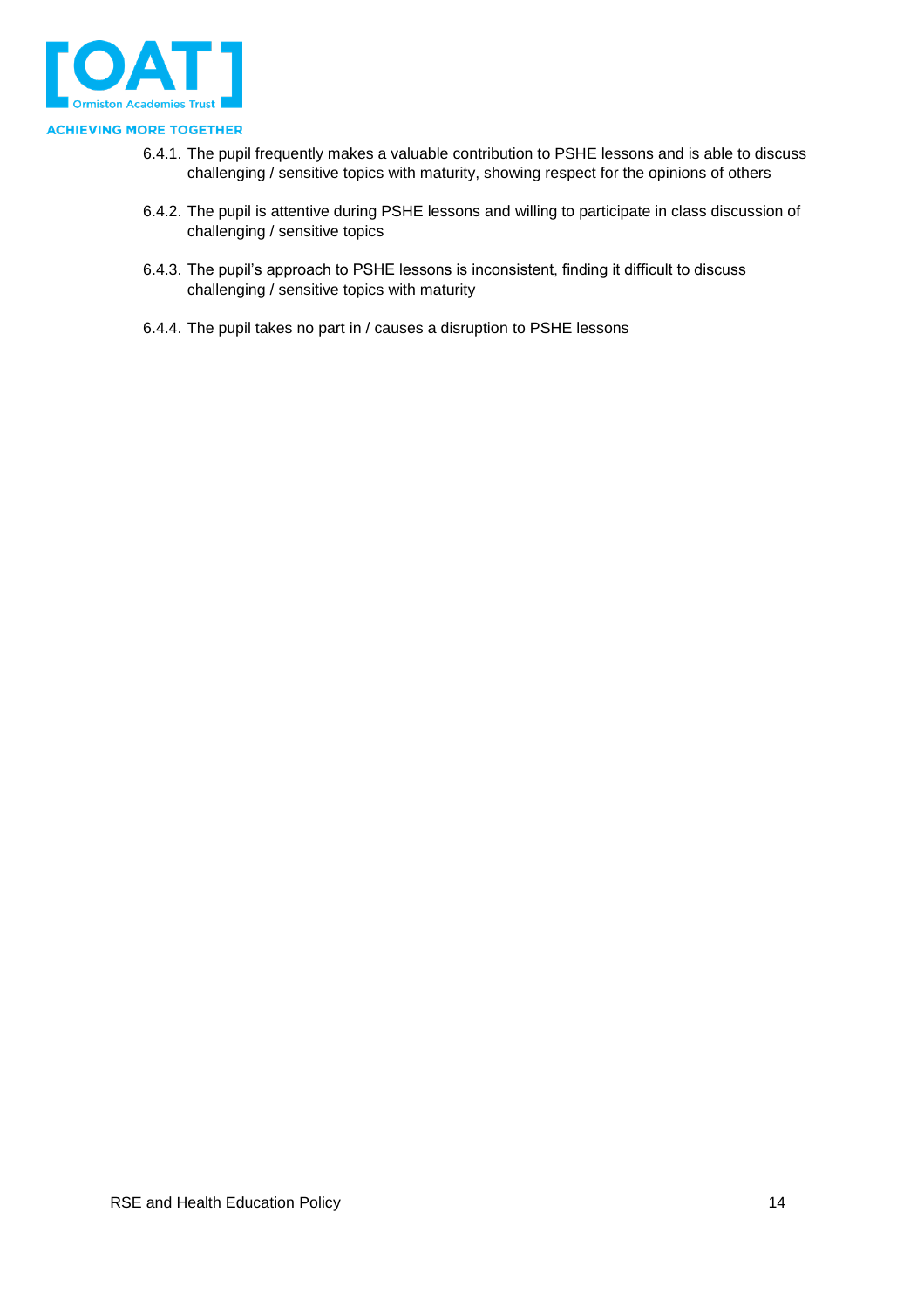

<span id="page-14-1"></span><span id="page-14-0"></span>

Ormiston Academy

**Address** 

Dear Parents and Carers,

You will be aware that, as a part of your child's educational experience at OSCA, we aim to promote personal wellbeing and development through a comprehensive taught programme of Personal, Social, Health and Economic (PSHE) education that gives young people the knowledge, understanding, attitudes and practical skills to live healthy, safe, productive and fulfilled lives, both now and in the future. I am writing to let you know that, throughout the year, your child's tutor group will be taking part in lessons which will focus on Relationships and Sex Education (RSE).

Relationship Education Lessons will include pupils learning about: *Healthy and unhealthy relationships, different types of families, managing online relationships, menstruation and puberty, self-esteem and romance, consent, contraception, managing conflict, sexual orientation and gender identity, marriage and divorce, sexually transmitted infections, sharing explicit images ('sexting'), the effects of pornography on relationship expectations, body image and gender stereotyping, parenting skills, relationship myths, relationship/domestic abuse, forced marriage.* 

This is part of our school's PSHE education programme which is taught throughout the school in every year group and is monitored and reviewed regularly by the staff and governing body. For more detail about our PSHE curriculum offer, please visit the school's website where you can access curriculum overviews by year group and our Relationships and Sex Education policy. All teaching in PSHE will take place in a safe learning environment and be underpinned by our school ethos and values. A variety of opportunities will be provided for pupils to ask questions in order to prepare them for relationships in the modern world.

As a school community, we are committed to working in partnership with parents. There will be opportunities throughout the year to find out more about what your child will learn, view the materials and resources being used in lessons and discover how you can best support your child to discuss these topics at home. We will advise you as to when these workshops will take place. You will also receive feedback on your child's engagement with and understanding of the programme.

OSCA respects the legal right of parents/carers to withdraw their child from all or part of the RSE programme, except for those statutory parts included in the national curriculum for citizenship, P.E., computing and science. If a parent wishes their child to be withdrawn from RSE lessons, they should put in writing which aspects of the programme they do not wish their child to participate in and send this to the academy addressed to the Associate Assistant Principal, Gaynor Garner.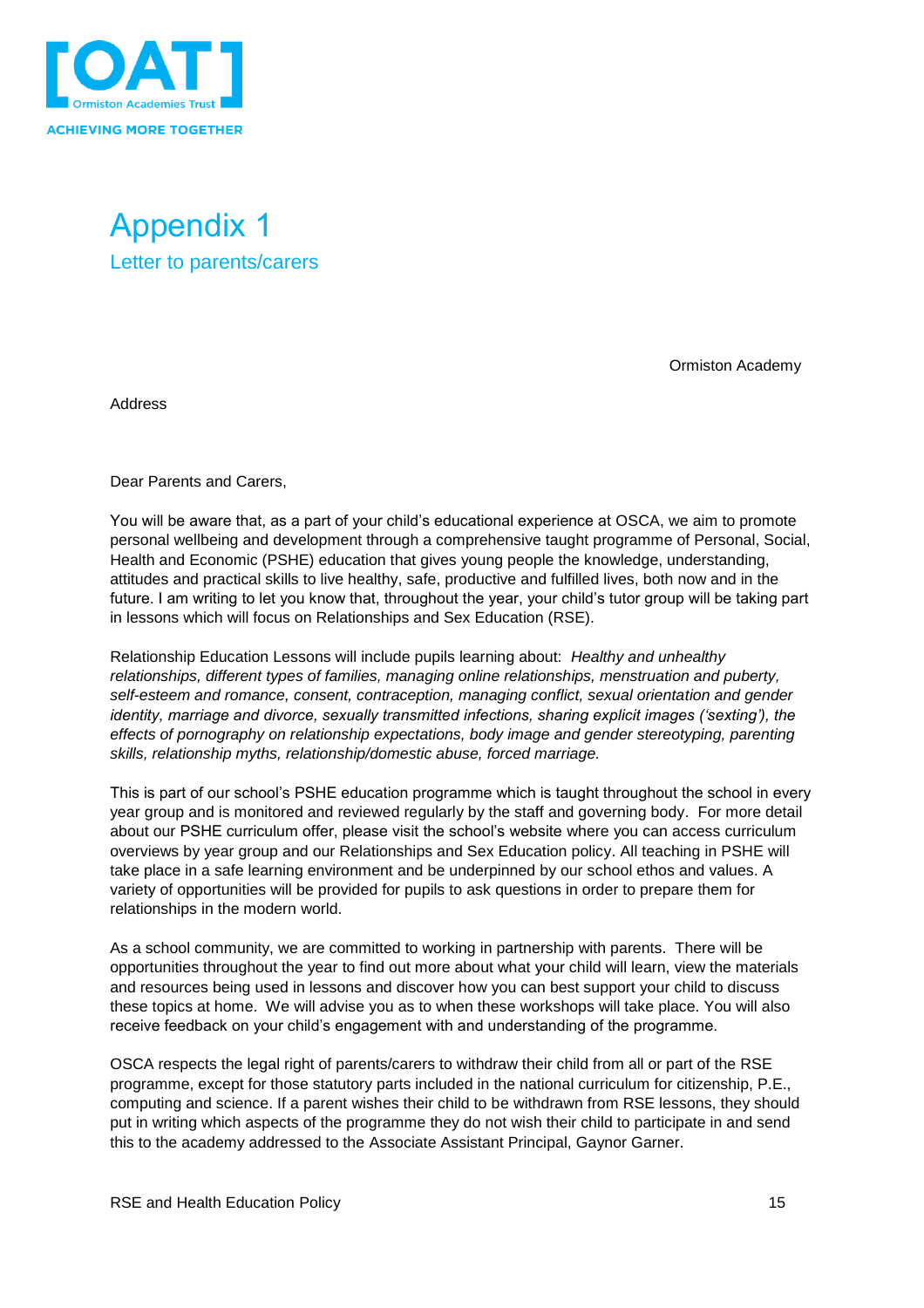

Before granting any such request the Associate Assistant Principal will discuss the request with parents and, where appropriate, with the child to ensure that their wishes are understood and to clarify the nature and purpose of the curriculum. We will document this process to ensure a record is kept. If you have any concerns or queries about your child's participation in these lessons, please do not hesitate to contact either myself or your child's class teacher to discuss these.

Yours faithfully,

Principal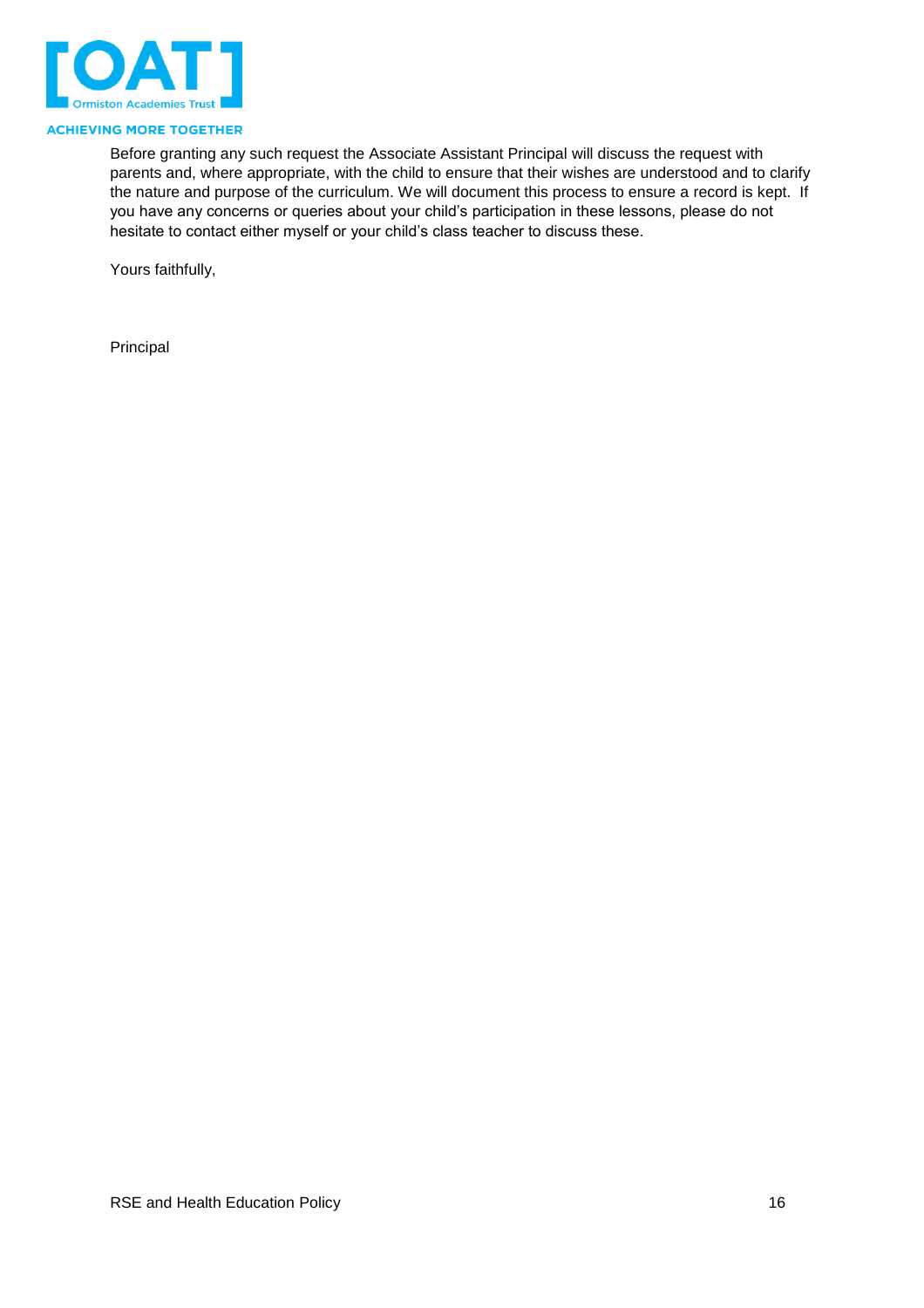

# <span id="page-16-0"></span>Appendix 2

<span id="page-16-1"></span>Science, citizenship, PE, computing, national curriculum

In accordance with the DfE's 'Relationship and Sex Education and Health Education Statutory Guidance' 2019, there are certain aspects of the subjects which are compulsory for pupils to learn.

#### **National curriculum in England: Science programmes of study - Updated 6 May 2015**

#### **1. KS3 Pupils should be taught about:**

- 1.1. reproduction in humans (as an example of a mammal), including the structure and function of the male and female reproductive systems, menstrual cycle (without details of hormones), gametes, fertilisation, gestation and birth, to include the effect of maternal lifestyle on the foetus through the placenta
- 1.2. reproduction in plants, including flower structure, wind and insect pollination, fertilisation, seed and fruit formation and dispersal, including quantitative investigation of some dispersal mechanisms
- 1.3. the effects of recreational drugs (including substance misuse) on behaviour, health and life processes

#### **2. KS4 Pupils should be taught about:**

- 2.1. the relationship between health and disease
- 2.2. communicable diseases including sexually transmitted infections in humans (including HIV/AIDs)
- 2.3. non-communicable diseases
- 2.4. bacteria, viruses and fungi as pathogens in animals and plants
- 2.5. body defenses against pathogens and the role of the immune system against disease
- 2.6. reducing and preventing the spread of infectious diseases in animals and plants
- 2.7. the process of discovery and development of new medicines
- 2.8. the impact of lifestyle factors on the incidence of non-communicable diseases
- 2.9. principles of nervous coordination and control in humans
- 2.10. the relationship between the structure and function of the human nervous system
- 2.11. the relationship between structure and function in a reflex arc
- 2.12. principles of hormonal coordination and control in humans
- 2.13. hormones in human reproduction, hormonal and non-hormonal methods of contraception
- 2.14. homeostasis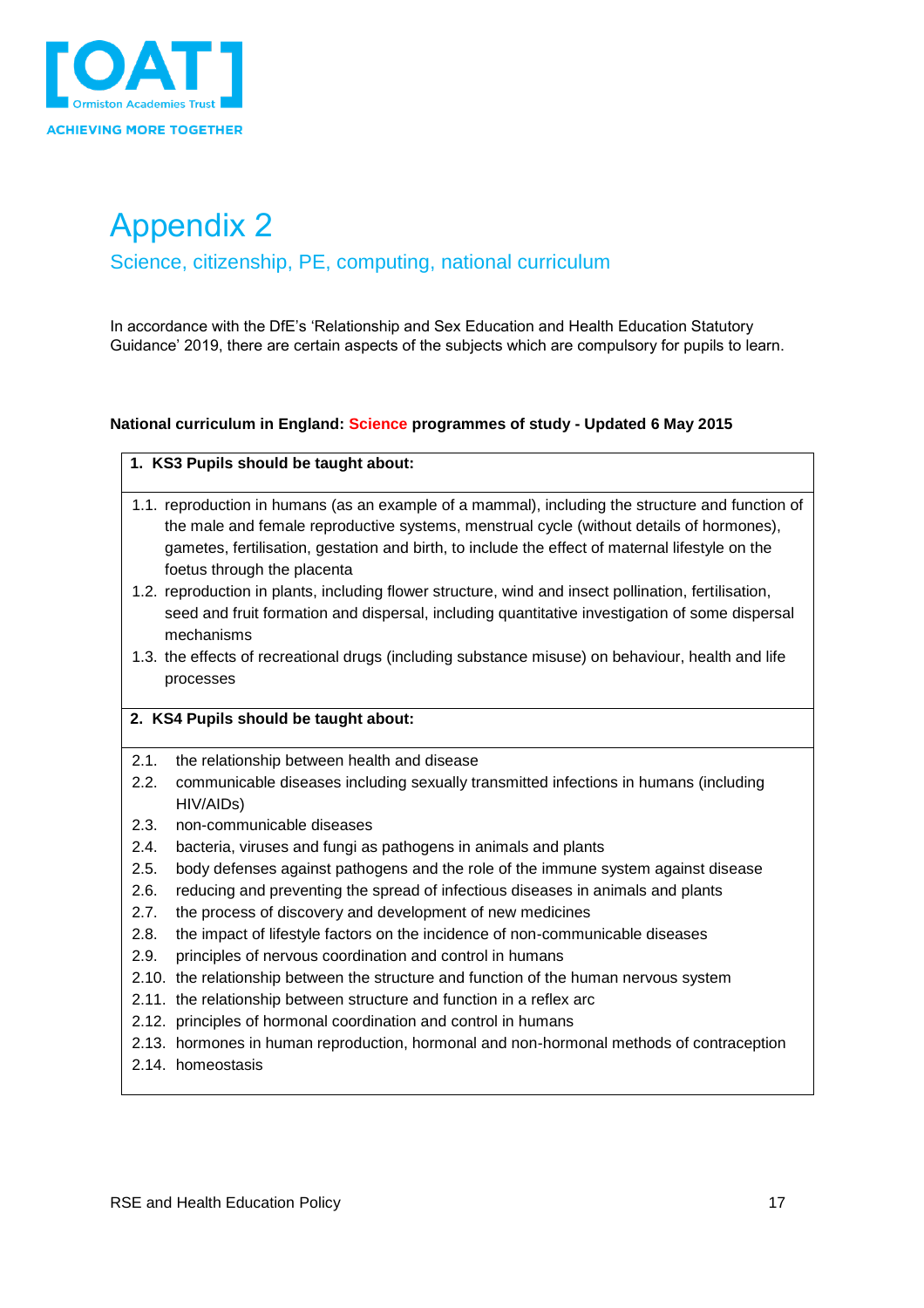

#### **National curriculum in England: Citizenship programmes of study for key stages 3 and 4 Published 11 September 2013**

#### **3. Key stage 3 Pupils should be taught about:**

- 3.1. the development of the political system of democratic government in the United Kingdom, including the roles of citizens, Parliament and the monarch
- 3.2. the operation of Parliament, including voting and elections, and the role of political parties
- 3.3. the precious liberties enjoyed by the citizens of the United Kingdom
- 3.4. the nature of rules and laws and the justice system, including the role of the police and the operation of courts and tribunals
- 3.5. the roles played by public institutions and voluntary groups in society, and the ways in which citizens work together to improve their communities, including opportunities to participate in school-based activities
- 3.6. the functions and uses of money, the importance and practice of budgeting, and managing risk

#### **4. Key stage 4 Pupils should be taught about:**

- 4.1. parliamentary democracy and the key elements of the constitution of the United Kingdom, including the power of government, the role of citizens and Parliament in holding those in power to account, and the different roles of the executive, legislature and judiciary and a free press
- 4.2. the different electoral systems used in and beyond the United Kingdom and actions citizens can take in democratic and electoral processes to influence decisions locally, nationally and beyond
- 4.3. other systems and forms of government, both democratic and non-democratic, beyond the United Kingdom
- 4.4. local, regional and international governance and the United Kingdom's relations with the rest of Europe, the Commonwealth, the United Nations and the wider world
- 4.5. human rights and international law
- 4.6. the legal system in the UK, different sources of law and how the law helps society deal with complex problems
- 4.7. diverse national, regional, religious and ethnic identities in the United Kingdom and the need for mutual respect and understanding
- 4.8. the different ways in which a citizen can contribute to the improvement of their community, to include the opportunity to participate actively in community volunteering, as well as other forms of responsible activity
- 4.9. income and expenditure, credit and debt, insurance, savings and pensions, financial products and services, and how public money is raised and spent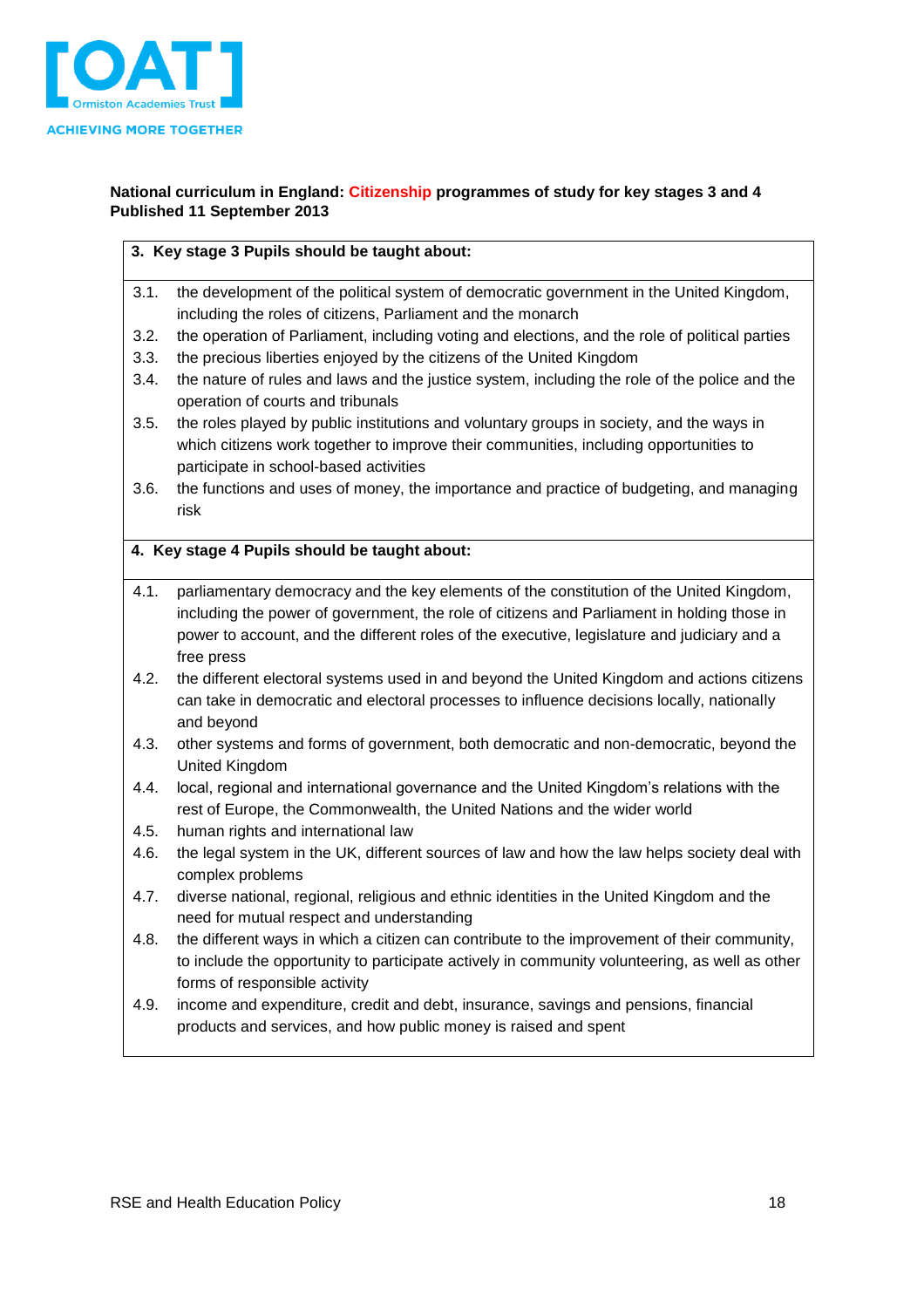

National curriculum in England: Computing programmes of study Published 11 September

#### **5. Key stage 3 Pupils should be taught to:**

5.1. understand a range of ways to use technology safely, respectfully, responsibly and securely, including protecting their online identity and privacy; recognise inappropriate content, contact and conduct, and know how to report concerns

#### **6. Key stage 4 All pupils should be taught to:**

6.1. understand how changes in technology affect safety, including new ways to protect their online privacy and identity, and how to report a range of concerns

|  |  |  | National curriculum in England: PE programmes of study |  |
|--|--|--|--------------------------------------------------------|--|
|--|--|--|--------------------------------------------------------|--|

Published 11 September 2013

|              | 7. Key stage 3 Pupils should be taught to:                                                                                                                                                                                                                                                                                        |
|--------------|-----------------------------------------------------------------------------------------------------------------------------------------------------------------------------------------------------------------------------------------------------------------------------------------------------------------------------------|
| 7.1.         | use a range of tactics and strategies to overcome opponents in direct competition through<br>team and individual games [for example, badminton, basketball, cricket, football, hockey,<br>netball, rounders, rugby and tennis]                                                                                                    |
| 7.2.         | develop their technique and improve their performance in other competitive sports [for<br>example, athletics and gymnastics]                                                                                                                                                                                                      |
| 7.3.<br>7.4. | perform dances using advanced dance techniques in a range of dance styles and forms<br>take part in outdoor and adventurous activities which present intellectual and physical<br>challenges and be encouraged to work in a team, building on trust and developing skills to<br>solve problems, either individually or as a group |
| 7.5.         | analyse their performances compared to previous ones and demonstrate improvement to<br>achieve their personal best                                                                                                                                                                                                                |
| 7.6.         | take part in competitive sports and activities outside school through community links or<br>sports clubs                                                                                                                                                                                                                          |
|              | 8. Key stage 4 Pupils should be taught to:                                                                                                                                                                                                                                                                                        |
| 8.1.         | use and develop a variety of tactics and strategies to overcome opponents in team and<br>individual games [for example, badminton, basketball, cricket, football, hockey, netball,<br>rounders, rugby and tennis]                                                                                                                 |
| 8.2.         | develop their technique and improve their performance in other competitive sports [for<br>example, athletics and gymnastics] or other physical activities [for example, dance]                                                                                                                                                    |
| 8.3.         | take part in further outdoor and adventurous activities in a range of environments which                                                                                                                                                                                                                                          |

present intellectual and physical challenges and which encourage pupils to work in a team, building on trust and developing skills to solve problems, either individually or as a group